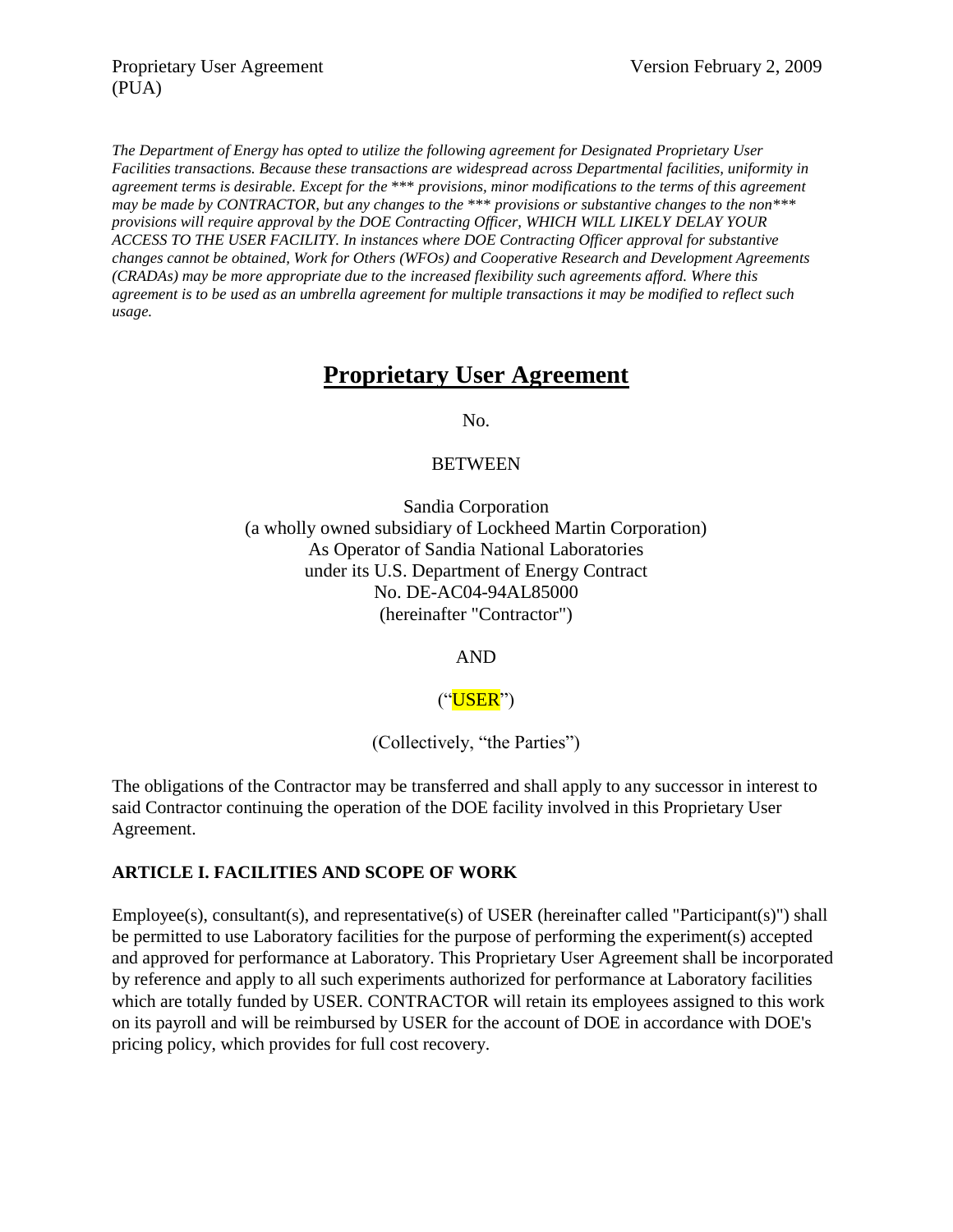### **ARTICLE II. TERM OF THE AGREEMENT**

This Agreement shall have a term of  $\blacksquare$  months/years from the effective date. The term of this Agreement shall be effective as of the latter date of (I) the date on which it is signed by the last of the Parties, or (2) the receipt of any advance payment required under Article III.

#### **ARTICLE III. BILLING AND PAYMENT OF EXPENSES**

**A.** The estimated cost of the work, described in Article I above is  $\frac{\S_1}{\S_2}$ 

Full cost recovery rates are established at the beginning of each fiscal year and are established at the beginning of each fiscal year and are subject to revision to reflect changing costs factors during the fiscal year.

No work can begin until this advance payment is received by CONTRACTOR.

#### [CONTRACT OFFICER USE EITHER FULL OR PARTIAL ADVANCE]

**B.** [FULL ADVANCE] USER shall pay CONTRACTOR the following advance

| <b>Advance Payment.</b> | USER shall advance the following amount at the<br>time shown: |          |
|-------------------------|---------------------------------------------------------------|----------|
|                         | <b>Amount Due</b>                                             | Date Due |
|                         |                                                               | 00/00/00 |

This is a full advance for the estimated cost.

All advance payments must be made in US dollars. For foreign wire transfers, please add the additional appropriate cost to the invoice amount to cover payment charges levied by USER's banking institution.

#### Monthly Expense Statements

When work commences, monthly expense statements showing actual costs incurred for the month and the balance remaining in the account are mailed to USER for information only. The expense statements are not requests for payment.

If the estimated cost is increased during the project or the project is expected to be renewed, an additional advance may be requested of USER. CONTRACTOR is not obligated to continue the work unless it is holding an adequate advance.

Upon completion of the project there will be a reconciliation of the total costs incurred to total payments received and a final expense Statement along with any remaining advance will be returned to USER.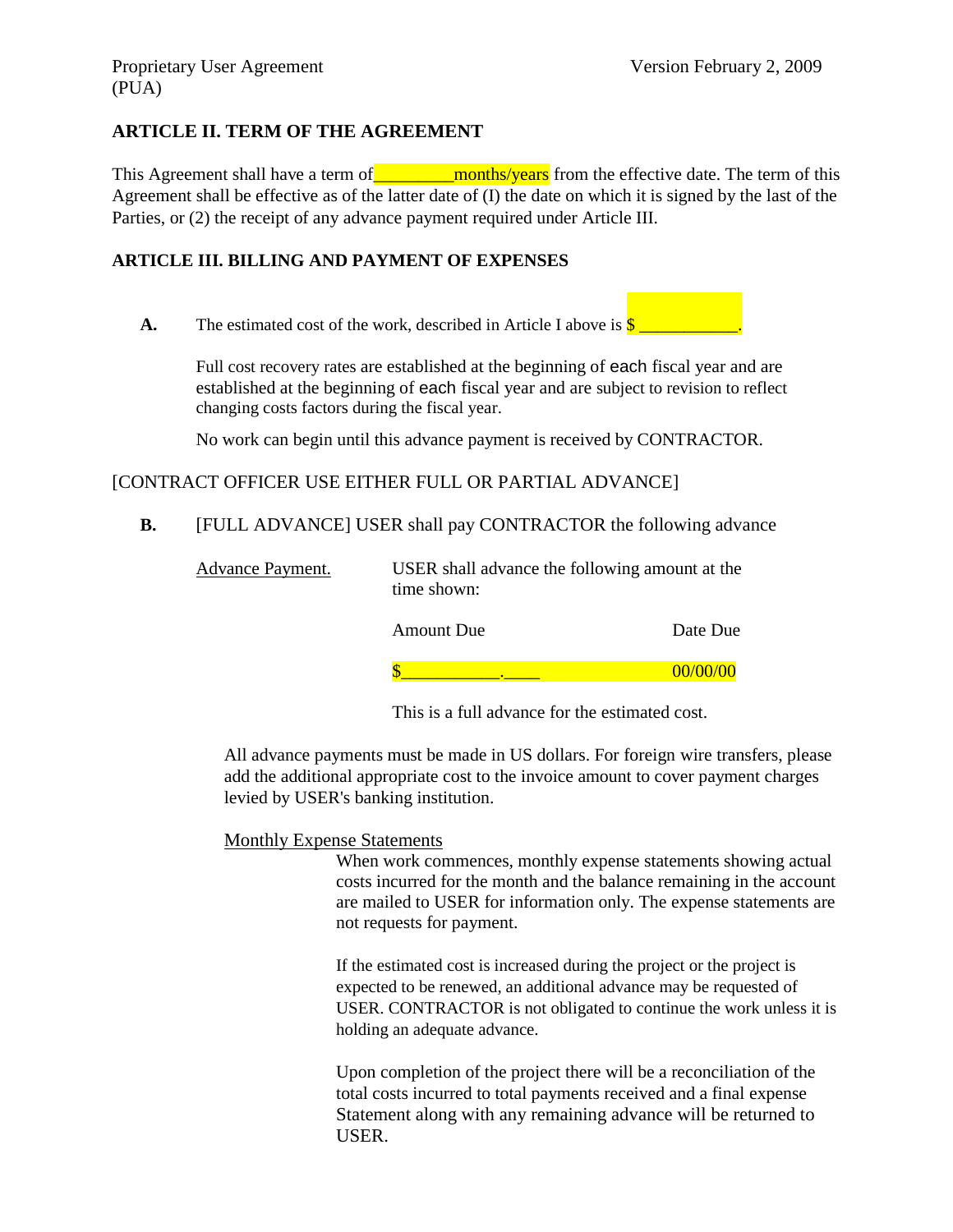| <b>Expense statements shall be sent to: (this information is mandatory)</b>                                                                                                                                                    |
|--------------------------------------------------------------------------------------------------------------------------------------------------------------------------------------------------------------------------------|
| USER Reference No. if applicable: <u>USER Reference</u> No. if applicable:                                                                                                                                                     |
| Contact Name: and the contract of the contract of the contract of the contract of the contract of the contract of the contract of the contract of the contract of the contract of the contract of the contract of the contract |
|                                                                                                                                                                                                                                |
| City; State, Zip Code: Calculation Code: City; State, Zip Code:                                                                                                                                                                |
| Country: Note: 1988 and 1989 and 1989 and 1989 and 1989 and 1989 and 1989 and 1989 and 1989 and 1989 and 1989                                                                                                                  |
|                                                                                                                                                                                                                                |
|                                                                                                                                                                                                                                |
| Tax <b>ID</b> Number (TIN):                                                                                                                                                                                                    |

**B. [PARTIAL ADVANCE1** USER shall pay CONTRACTOR the following advance payment and monthly invoice payments:

| <u>Advance Payment.</u> | USER shall advance the following amount at the<br>time shown: |          |
|-------------------------|---------------------------------------------------------------|----------|
|                         | <b>Amount Due</b>                                             | Date Due |
|                         |                                                               | 00/00/00 |
|                         | This is a partial advance for the estimated cost. Once rec    |          |

This is a partial advance for the estimated cost. Once received, this advance will be held to pay for approximately the last four months of incurred costs on the project (or until the amounts on the month invoices plus the advance payment equals the contractual cost limitation level authorized under this Agreement).

All advance payments must be made in US dollars. For foreign wire transfers, please add \$30 to the invoice amount to cover payment charges levied by USER's banking institution.

Monthly Invoice Payments

Once each month during the Agreement term CONTRACTOR shall invoice USER for costs incurred in the previous month. Payment for such costs shall be due upon receipt of the invoice.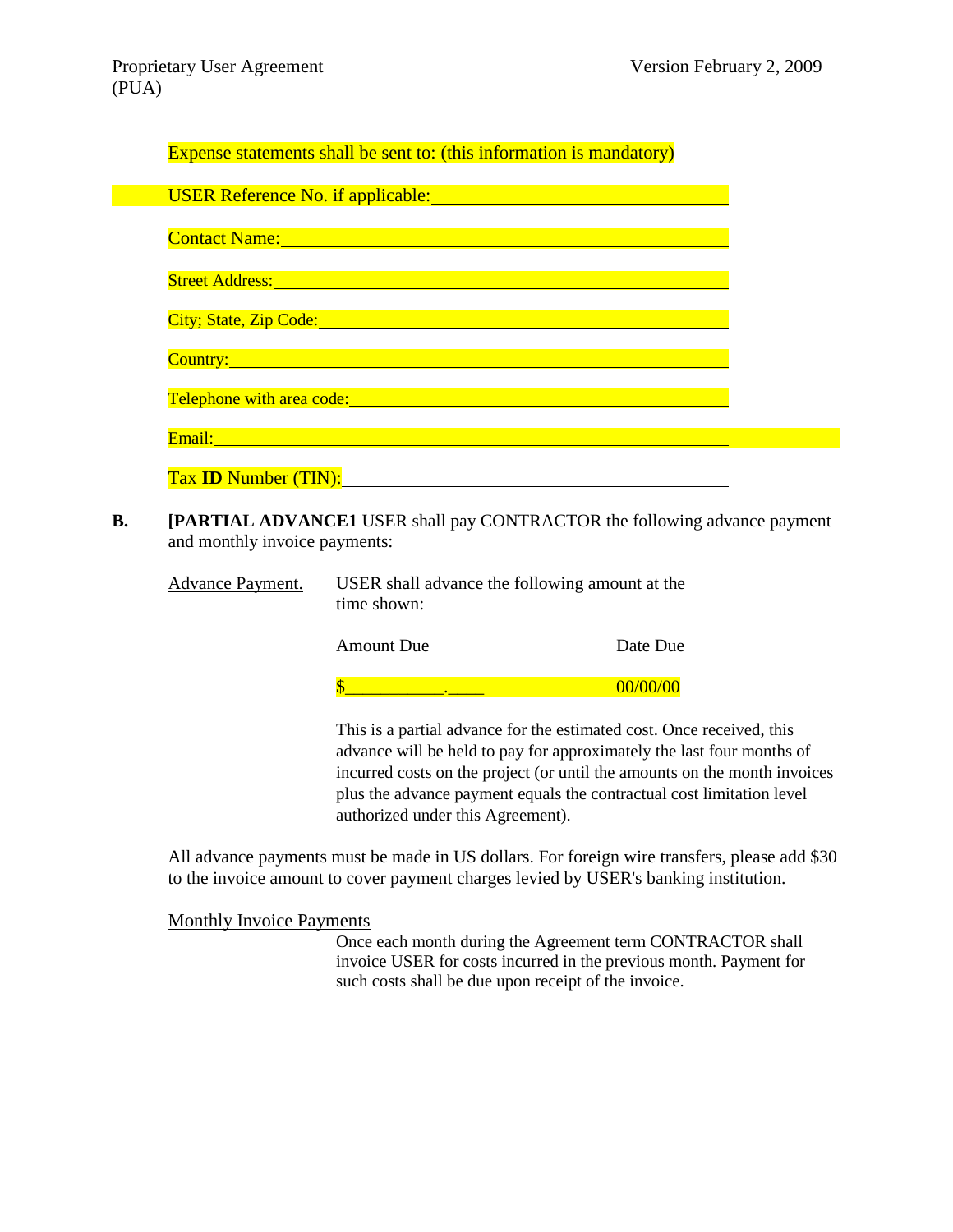CONTRACTOR is not obligated to continue the work unless it is holding an adequate advance and may stop work if the monthly invoices are not paid on a timely basis.

When the advance payment plus the amounts paid in response to the monthly invoices equals the contractual cost limitation, the advance payment will be applied to pay for the remaining costs incurred on the Agreement. From that time forth, monthly Expense Statements showing actual costs incurred for the month and the balance remaining in the Agreement are mailed to USER for information only. The expense statements are not requests for payment.

Upon completion of the project there will be a reconciliation of the total costs incurred to total payments received and a final expense statement along with any remaining advance will be returned to USER.

USER shall provide its Purchase Order number if applicable and the name, address, and other contact information, of the person or department who will be making the invoice payments. This information is mandatory.

| USER Reference No. if applicable: <b>Example 2014</b>                                                                                                                                                                         |  |
|-------------------------------------------------------------------------------------------------------------------------------------------------------------------------------------------------------------------------------|--|
| Contact Name: Name and Name and Name and Name and Name and Name and Name and Name and Name and Name and Name and                                                                                                              |  |
| Street Address: <u>Alexander and Alexander and Alexander and Alexander and Alexander and Alexander and Alexander</u>                                                                                                          |  |
| City, State, Zip Code: Calculation City, State, Zip Code:                                                                                                                                                                     |  |
| Country:<br>a de la construcción de la construcción de la construcción de la construcción de la construcción de la construc                                                                                                   |  |
| Telephone with area code: The annual contract of the state of the state of the state of the state of the state of the state of the state of the state of the state of the state of the state of the state of the state of the |  |
| Email:                                                                                                                                                                                                                        |  |
| Tax ill Number (TIN):                                                                                                                                                                                                         |  |

**C.** All costs of Experiments will be in accordance with DOE Order 0 522.1, "Pricing of Departmental Materials and Services.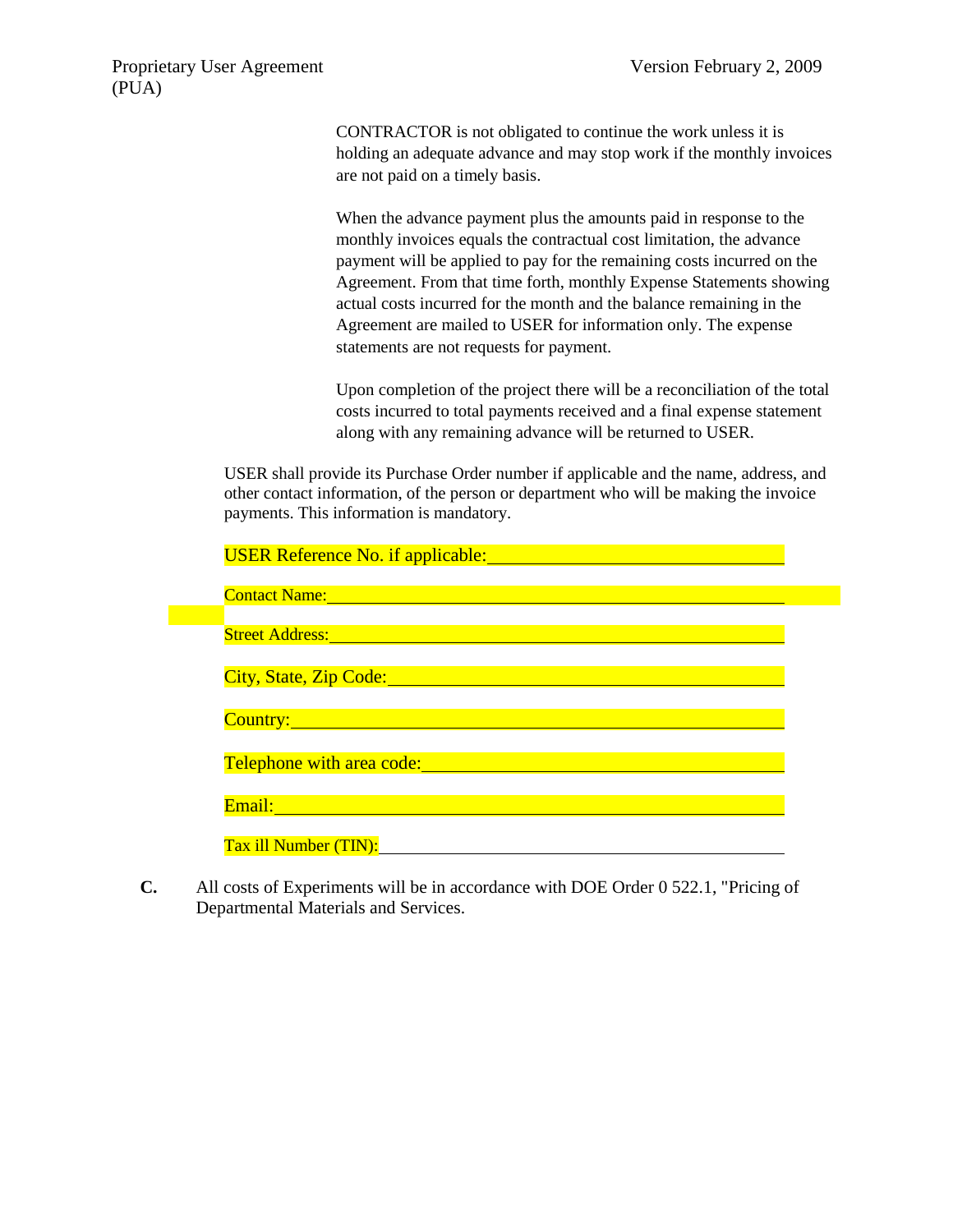### **ARTICLE IV: ADMISSION REQUIREMENTS**

USERs and Participants are subject to the administrative and technical supervision and control of CONTRACTOR; and will comply with all applicable rules of CONTRACTOR and DOE with regard to admission to and use of the User Facility, including safety, operating and health-physics procedures, environment protection, access to information, hours of work, and conduct. Participants shall execute any and all documents required by CONTRACTOR acknowledging and agreeing to comply with such applicable rules of CONTRACTOR. Participants will not be considered employees of CONTRACTOR for any purpose.

## **ARTICLE V. PROPERTY AND MATERIALS\*\*\***

USER may be permitted by the Contractor to furnish equipment, tooling, test apparatus, or materials necessary to assist in the performance of its experiment(s) at the User Facility. Such items shall remain the property of USER. Unless the Parties otherwise agree, all such property furnished by USER or equipment and test apparatus provided by USER will be removed by USER within sixty (60) days of termination or expiration of this Agreement or will be disposed of as directed by USER at User's expense. Any equipment that becomes integrated into the User Facility shall be the property of the Government. USER acknowledges that any material supplied by USER may be damaged, consumed or lost. Materials (including residues and/or other contaminated material) remaining after performance of the work or analysis will be removed in their then condition by USER at USER's expense. USER will return User Facilities and equipment utilized in their original condition except for normal wear and tear.

CONTRACTOR shall have no responsibility for USER's property at the User facility other than loss or damage caused by willful misconduct or gross negligence of CONTRACTOR or its employees.

Personal property produced or acquired during the course of this Agreement shall be disposed of as directed by the owner at the owner's expense.

#### **ARTICLE VI: SCHEDULING\*\*\***

USER understands that CONTRACTOR will have sole responsibility and discretion for allocating and scheduling usage of the User Facilities and equipment needed for or involved under this Agreement.

#### **ARTICLE VII: INDEMNITY AND LIABILITY\*\*\***

- **A. Personnel Relationships** -USER shall be responsible for the acts or omissions of Participants.
- **B. Product Liability** -To the extent permitted by US and US State law, if USER utilizes the work derived from this Agreement in the making, using, or selling of a product, process or service, then USER hereby agrees to hold harmless and indemnify CONTRACTOR and the United States Government, their officers, agents and employees from any and all liability, claims, damages, costs and expenses, including attorney fees, for injury to or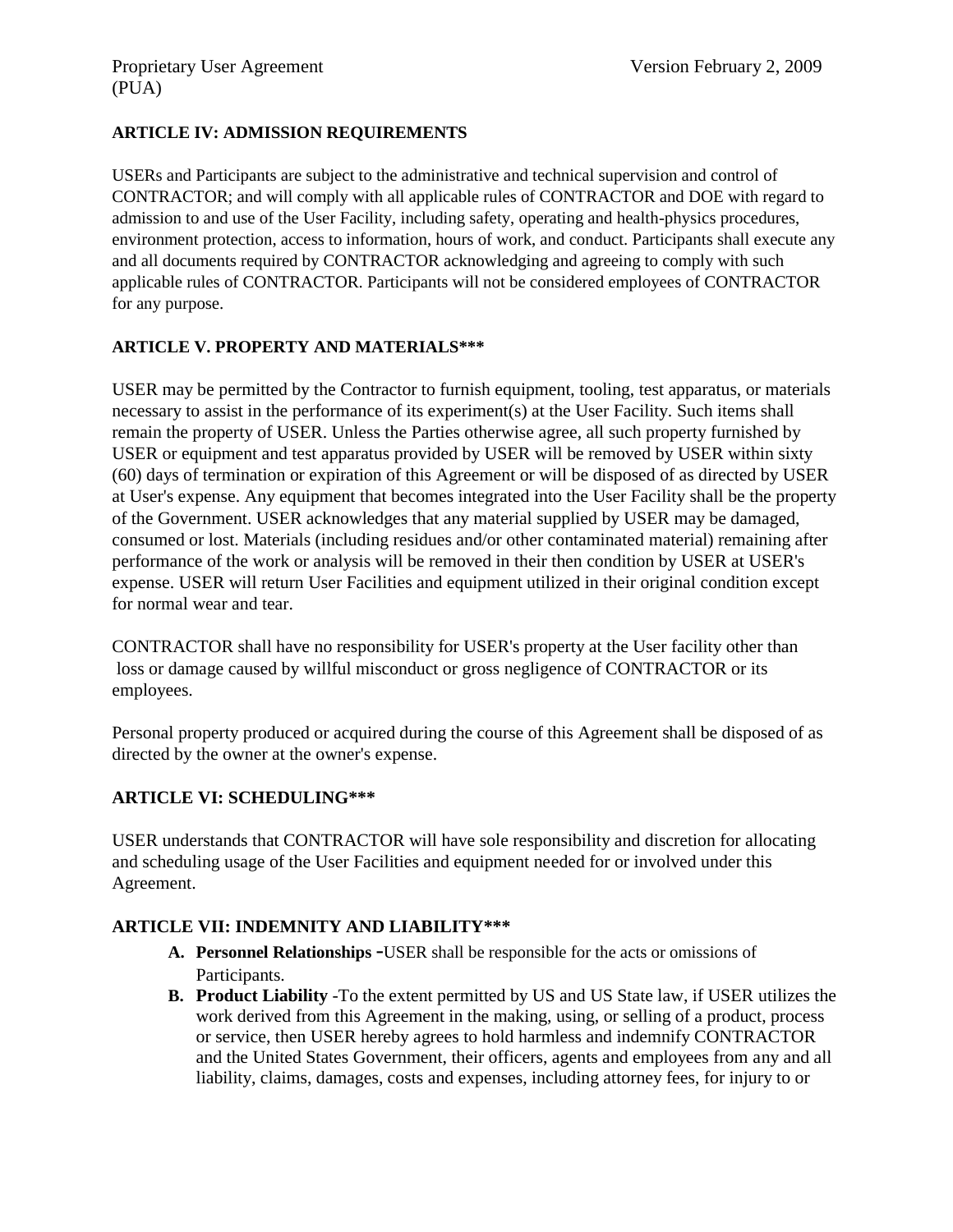death of persons, or damage to or destruction of property, as a result of or arising out of such utilization of the work by or on behalf of USER, its assignees or licensees.

- **C.** General Indemnity -To the extent permitted by US and US State law, USER hereby agrees to indemnify and hold harmless CONTRACTOR and the United States Government, their officers, agents and employees from any and all liability, claims, damages, costs and expenses, including attorney fees, for injury to or death of persons, or damage to or destruction of property, arising out of the performance of this Agreement or arising out of the use of the services performed, materials supplied or information given hereunder by any persons including the USER, and not directly resulting from the fault or negligence of the Contractor or the United States Government, or persons acting on their behalf.
- **D.** Patent and Copyright Indemnity-Limited -To the extent permitted by US and US State law, USER shall fully indemnify the Government and CONTRACTOR and their officers, agents, and employees for infringement of any United States patent or copyright arising out of any acts required or directed or performed by USER under the Agreement to the extent such acts are not normally performed at the facility.
- **E.** The liability and indemnity provisions in paragraphs B, C and 0 above shall not apply unless USER shall have been informed as soon as practicable by CONTRACTOR or the Government of the suit or action alleging such liability or infringement, and such indemnity shall not apply to a claimed liability or infringement that is settled without the consent of USER unless required by a court of competent jurisdiction.
- **F.** General Disclaimer THE GOVERNMENT AND CONTRACTOR MAKE NO EXPRESS OR IMPLIED WARRANTY AS TO THE CONDITIONS OF THE USER FACILITY FURNISHED HEREUNDER. IN ADDITION, THE GOVERNMENT, CONTRACTOR AND USER MAKE NO EXPRESS OR IMPLIED WARRANTY AS TO THE RESEARCH OR ANY INTELLECTUAL PROPERTY, GENERA TED INFORMATION, OR PRODUCT MADE OR DEVELOPED UNDER THIS AGREEMENT, OR THE OWNERSHIP, MERCHANTABILITY, OR FITNESS FOR A PARTICULAR PURPOSE OF THE RESEARCH OR RESULTING PRODUCT; THAT THE GOODS, SERVICES, MATERIALS, PRODUCTS, PROCESSES, INFORMATION, OR DATA TO BE FURNISHED HEREUNDER WILL ACCOMPLISH INTENDED RESULTS OR ARE SAFE FOR ANY PURPOSE INCLUDING THE INTENDED PURPOSE; OR THAT ANY OF THE ABOVE WILL NOT INTERFERE WITH PRIVATELY OWNED RIGHTS OF OTHERS. THE GOVERNMENT, CONTRACTOR AND/OR USER SHALL NOT BE LIABLE FOR SPECIAL, CONSEQUENTIAL, OR INCIDENTAL DAMAGES ATTRIBUTED TO USE OF SUCH FACILITIES, RESEARCH OR RESULTING PRODUCT, INTELLECTUAL PROPERTY, GENERATED INFORMATION, OR PRODUCT MADE OR DELIVERED UNDER THIS AGREEMENT.

#### **G. Notice and Assistance Regarding Patent and Copyright Infringement**

a. USER shall report to the Government, promptly and in reasonable written detail, each notice or claim of patent or copyright infringement based on the performance of this Agreement of which USER has knowledge.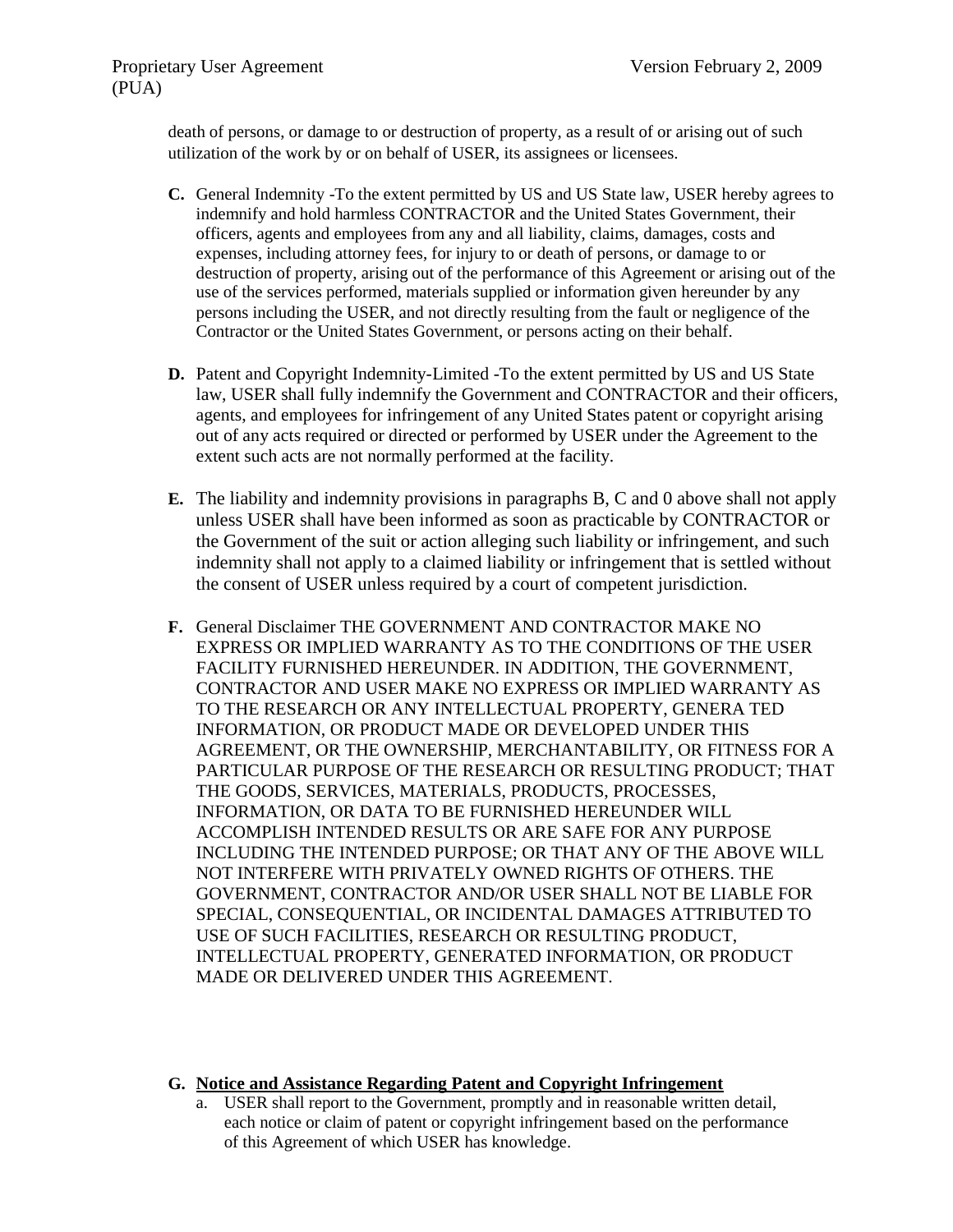b. In the event of any claim or suit against the Government on account of any alleged patent or copyright infringement arising out of the performance of this Agreement or out of the use of any supplies furnished or work or services performed hereunder, USER shall furnish to the Government when requested by the Government, all evidence and information in possession of USER pertaining to such suit or claim. Such evidence and information shall be furnished at the .expense of the Government except where USER has agreed to indemnify the Government.

## **ARTICLE VIII. PATENT RIGHTS\*\*\***

#### **A. Definitions**

- 1. "Subject Invention" means any invention or discovery of USER conceived or first actually reduced to practice in the course of or under this Agreement.
- 2. "Patent Counsel" means the DOE Patent Counsel assisting the Facility Operator.

#### **B. Rights of USER - Election to Retain Rights**

With respect to any USER Subject Invention, which includes inventions of any Participants, reported and elected in accordance with paragraph (C) of this clause, USER may elect to obtain the entire right, title and interest in any patent application filed in any country on a Subject Invention and in any resulting patent secured by USER. Where appropriate, the filing of patent application by USER is subject to DOE security regulations and requirements.

## **C. Invention Identification, Disclosures, and Reports**

USER shall furnish the Patent Counsel a written report concerning each USER Subject Invention, which includes inventions of any Participants, within six months after conception or first actual reduction to practice, whichever occurs first. If USER wishes to elect title to the Subject Invention, a notice of election to the Subject Invention should be submitted with the report or within one year of such date of reporting of the Subject Invention.

## **D. Facilities License**

USER agrees to and does hereby grant to the Government an irrevocable, no-exclusive paid-up license in and to any inventions or discoveries, regardless of when conceived or actually reduced to practice or acquired by USER, which at any time through completion of this Agreement are owned or controlled by USER and are incorporated in the User Facility as a result of this Agreement to such an extent that the User Facility is not

restored to the condition existing prior to the Agreement (1) to practice or to have practiced by or for the Government at the user Facility, and (2) to transfer such licenses with the transfer of that User Facility. The acceptance or exercise by the Government of the aforesaid rights and license shall not prevent the Government at any time from contesting the enforceability, validity or scope of, or title to, any rights or patents herein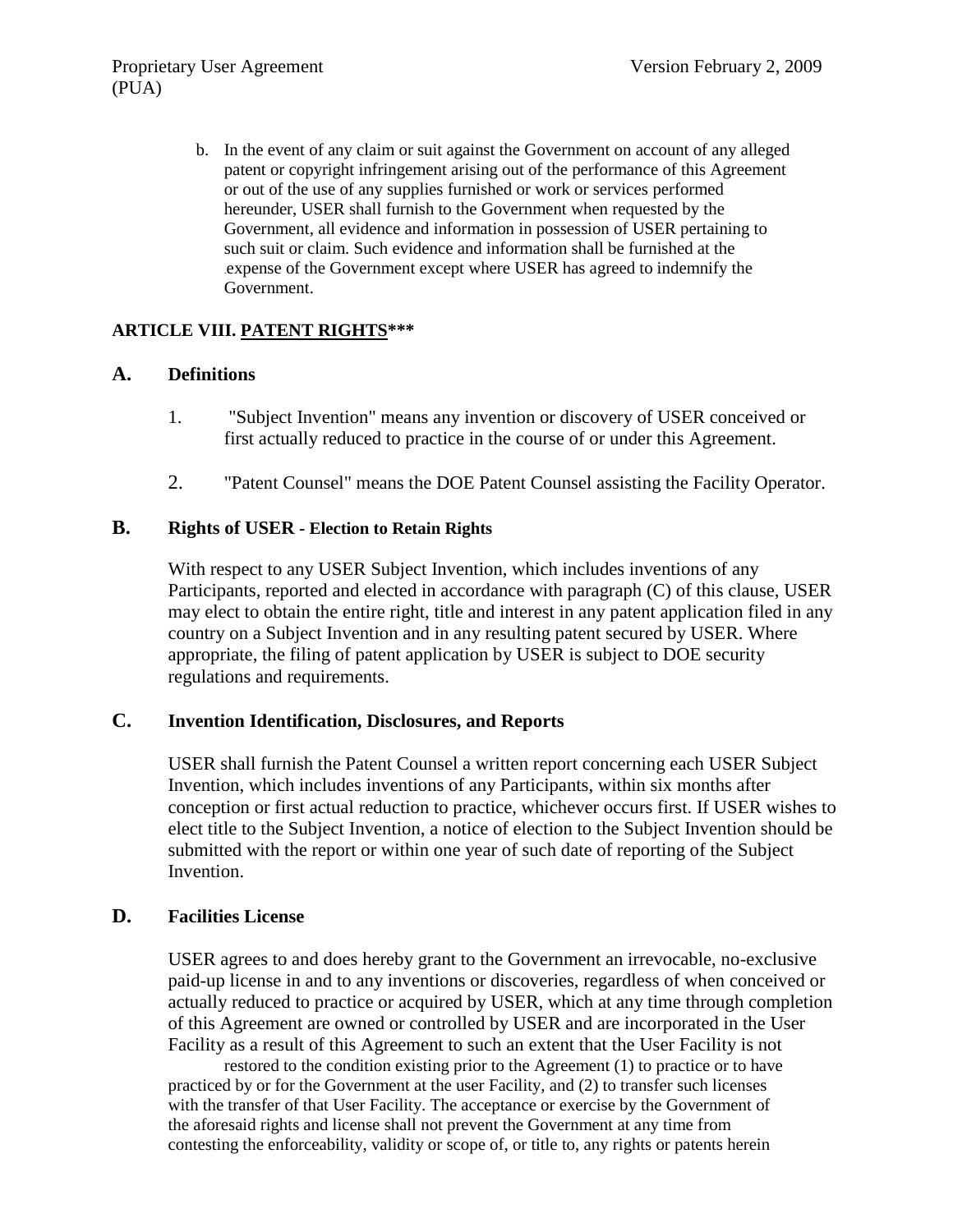licensed.

## **ARTICLE IX. RIGHTS IN TECHNICAL DATA**\*\*\*

#### **A. Definitions**

- **1.** "Technical Data" means recorded information, regardless of form or characteristic, of a scientific or technical nature. Technical data as used herein does not include financial reports, cost analyses, and other information incidental to Agreement administration.
- **2.** "Proprietary Data" means technical data which embody trade secrets, developed at private expense, such as design procedures or techniques, chemical composition of materials, or manufacturing methods, processes or treatments, including minor modifications thereof, provided that such data:
	- a. are not generally known or available from other sources without obligation concerning their confidentiality,
	- b. have not been made available by the owner to others without obligation concerning their confidentiality;
	- c. are not already available to the Government without obligation concerning their confidentiality, and
	- d. are marked as "Proprietary Data.".
- **3.** "Unlimited Rights" means rights to use, duplicate or disclose technical data, in whole or in part, in any manner and for any purpose whatsoever, and to permit others to do so.
- **B.** USER agrees to furnish to DOE or CONTRACTOR those data, if any, which are (1) essential to the performance of work by DOE or CONTRACTOR personnel or (2) necessary for the health and safety of such personnel in the performance of the work. Any data furnished to DOE or CONTRACTOR shall be deemed to have been delivered with unlimited rights unless marked as "Proprietary Data" of USER.
- **C.** USER agrees that it shall have the sole responsibility for identifying and marking all documents containing Proprietary Data which are furnished by USER or produced under this Agreement. USER further agrees to mark each such document by or before termination of the Agreement by placing on the cover page thereof a legend identifying the document as Proprietary Data of USER and identifying each page and portion thereof to which the marking applies. The Government and CONTRACTOR shall not disclose properly marked Proprietary Data of USER outside the Government and CONTRACTOR. The Government and CONTRACTOR reserve the right to challenge the proprietary nature of any markings on data.

NOTE:PER THE CLASS WAIVER, THE LABORATORY OR DOE MAY CHOOSE TO HAVE AN AGREEMENT THAT DOESN'T ALLOW DATA FIRST PRODUCEDAT THE USER FACILITY WHICH DOES NOT EMBODY THE USER'S PREEXISTING PROPRIETARY DATA TO BE TREATED AS PROPRIETARY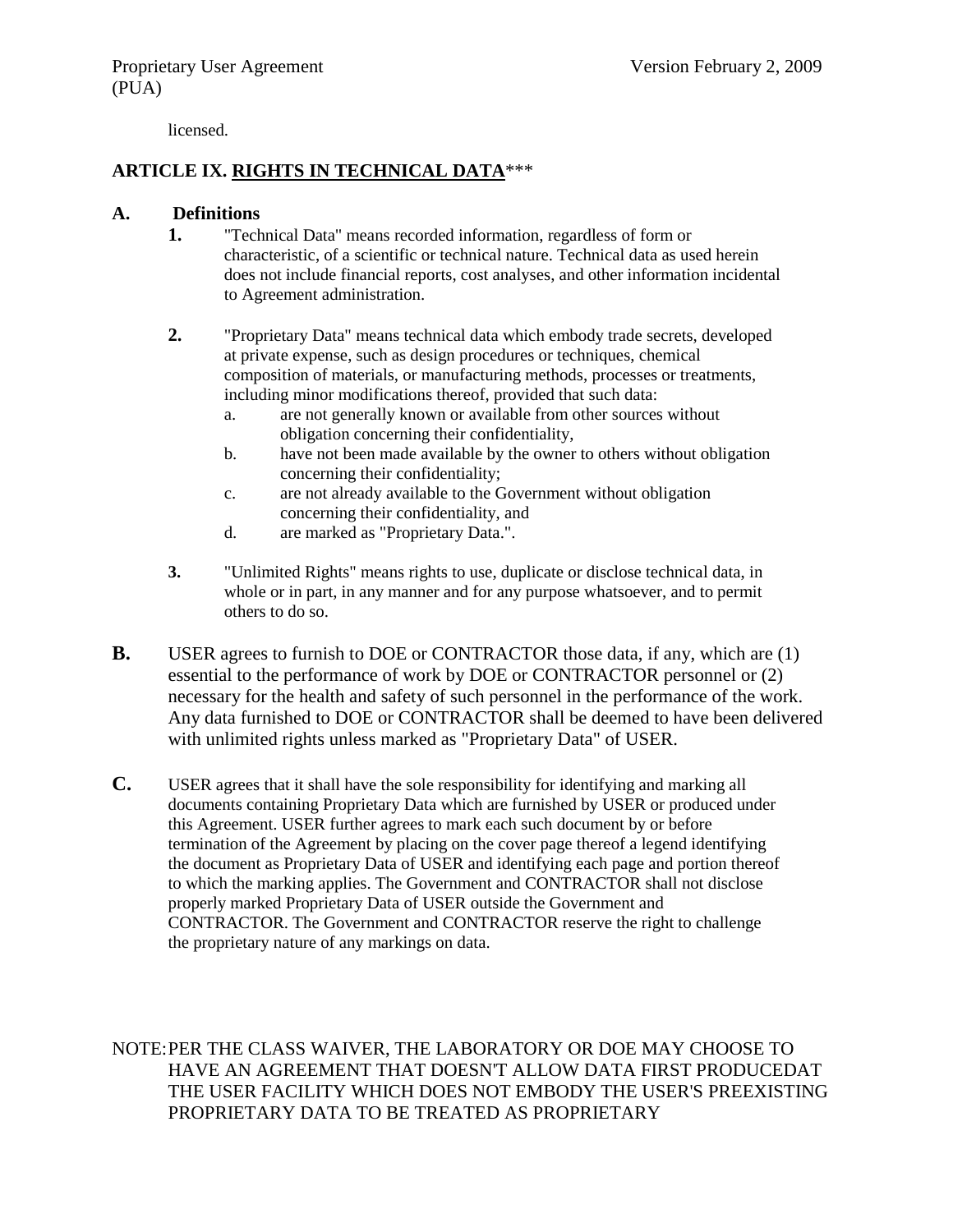- **D.** USER is solely responsible for the removal of all of its Proprietary Data from the facility by or before termination of this Agreement. The Government shall have unlimited rights in any Technical Data (including Proprietary Data) which are not removed from the facility by or before termination of the Agreement. The Government shall have unlimited rights in any Technical Data (including Proprietary Data) which are incorporated into the User Facility under the Agreement to such extent that the User Facility or equipment is not restored to the condition existing prior to such incorporation.
- **E.** Upon completion or termination of the project, USER agrees to deliver to DOE and CONTRACTOR a non-proprietary report describing the work performed under the Agreement.
- NOTE: A LABORATORY MAY DELETE THE PROVISIONS PERTAINING TO THE USER FURNISHING PROPRIETARY DATA TO THE LABORATORY IF THE LABORATORY PROHIBITS THE USER FROM BRINGING PROPRIETARY DATA INTO THE FACILITY.

## **ARTICLE X. LABORATORY SITE ACCESS. SAFETY AND HEALTH\*\*\***

As a precondition to using CONTRACTOR User Facilities, Participants must complete all CONTRACTOR Site Access documents and requirements. USER and Participants shall take all reasonable precautions in activities carried out under this Agreement to protect the safety and health of others and to protect the environment. Participants must comply with all applicable safety, health, access to information, security and environmental regulations and the requirements of the Department and CONTRACTOR, including the specific requirements of the Proprietary User Facility covered by this Agreement. In the event that USER or Participant fails to comply with said regulations and requirements, CONTRACTOR may, without prejudice to any other legal or contractual rights, issue and order stopping all or any part of USER's or Participant's activities at the Designated Proprietary User Facility.

## **ARTICLE XI. PERSONNEL RELATIONSHIPS\*\*\***

Participants will remain employees or representatives of USER at all times during their participation in the work under this Agreement, and shall not be considered employees of CONTRACTOR or DOE for any purpose. Participants shall be subject to the administrative and technical supervision and control of CONTRACTOR during and in connection with the Participants' activities under this Agreement.

## **ARTICLE XII: EXPORT CONTROLS\*\*\***

USER acknowledges that the export of goods or Technical Data may require some form of export control license from the U.S. Government and that failure to obtain such export control license may result in criminal liability under the laws of the United States.

## **ARTICLE XIII. THIRD-PARTY CONTRACTS**

Contracts between USER and third parties for work on CONTRACTOR premises including, but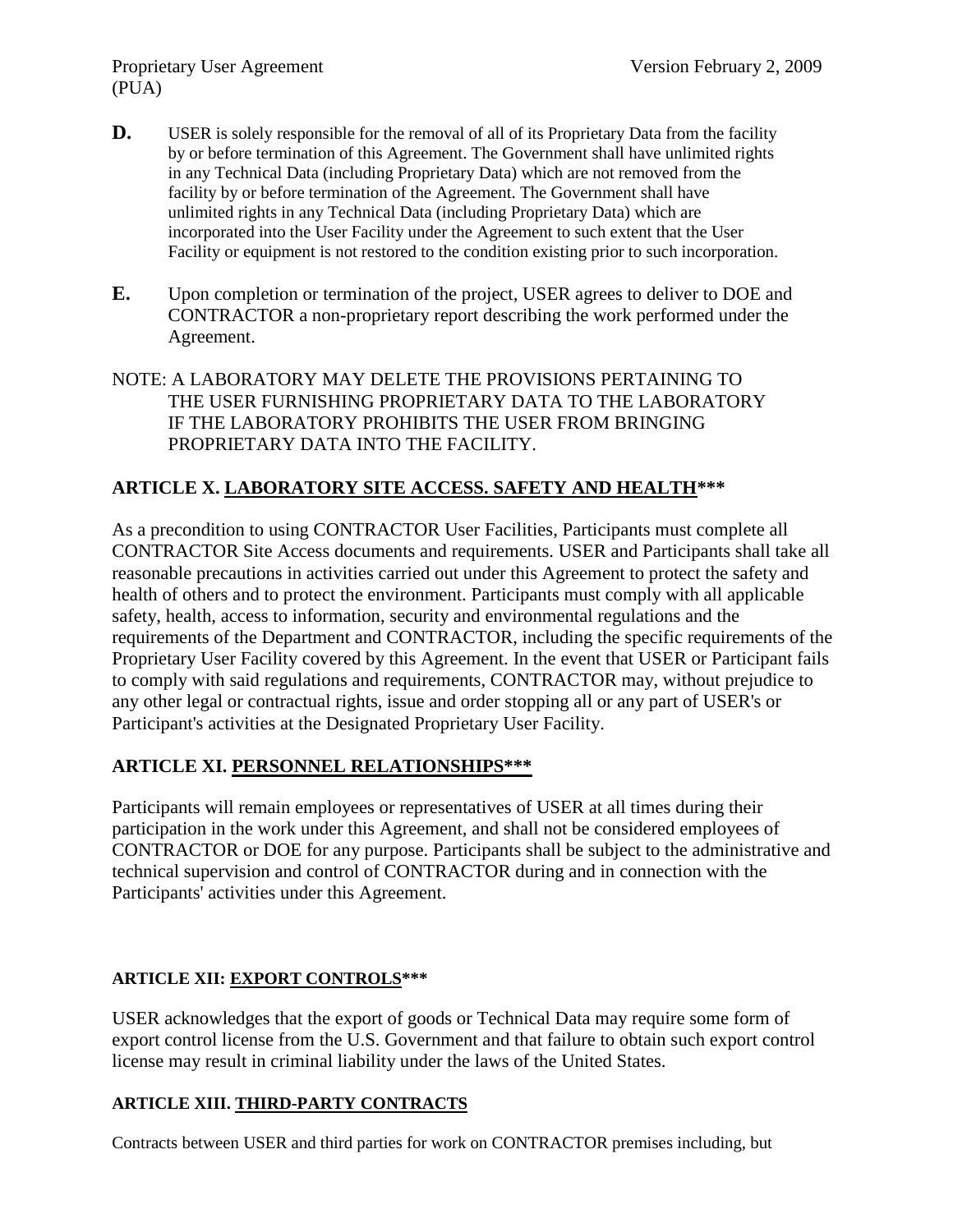Proprietary User Agreement Version February 2, 2009 (PUA)

not limited to, construction, installation, maintenance, and repair, will be subject to prior approval by the Department and CONTRACTOR. The Department and CONTRACTOR may require the insertion of specific terms and conditions into such contracts.

## **ARTICLE XIV: DISPUTES \*\*\***

The parties will attempt to jointly resolve all disputes arising under this agreement. If the parties are unable to jointly resolve a dispute within a reasonable period of time, either party may contact the laboratory's Technology Transfer Ombudsman (!TO) to provide assistance. The TTO may work directly to resolve the dispute or, upon mutual agreement of the parties, contact a third party neutral mediator to assist the parties in coming to a resolution. The costs of the mediator's services will be shared equally by the parties. In the event that an agreement is not reached with the aid of the ombudsman or mediator, the parties may agree to have the dispute addressed by neutral evaluation. The decision rendered by the neutral evaluator shall be nonbinding on the parties, and any costs incurred there from shall be divided equally between the parties. Upon mutual agreement, the parties may request a final decision by the DOE Contracting Officer. Absent resolution, either party may seek relief in a court of competent jurisdiction.

## **ARTICLE XV. CONFLICT OF TERMS\*\*\***

In the event of any conflict between the terms of this document and any other document issued by either Party, the terms of this document shall prevail.

## **ARTICLE XVI. TERMINATION\*\*\***

Either Party may terminate this Agreement for any reason at any time by giving not less than thirty (30) days prior written notice to the other Party, provided that CONTRACTOR shall recover payment for the costs incurred by CONTRACTOR on behalf of USER prior to termination and for termination costs.

In witness whereof, the Parties hereto have executed this Agreement:

## **FOR THE CONTRACTOR:**

**BY: TITLE: DATE:**

**FOR THE USER:**

**BY: TITLE: ADDRESS: TELEPHONE:**